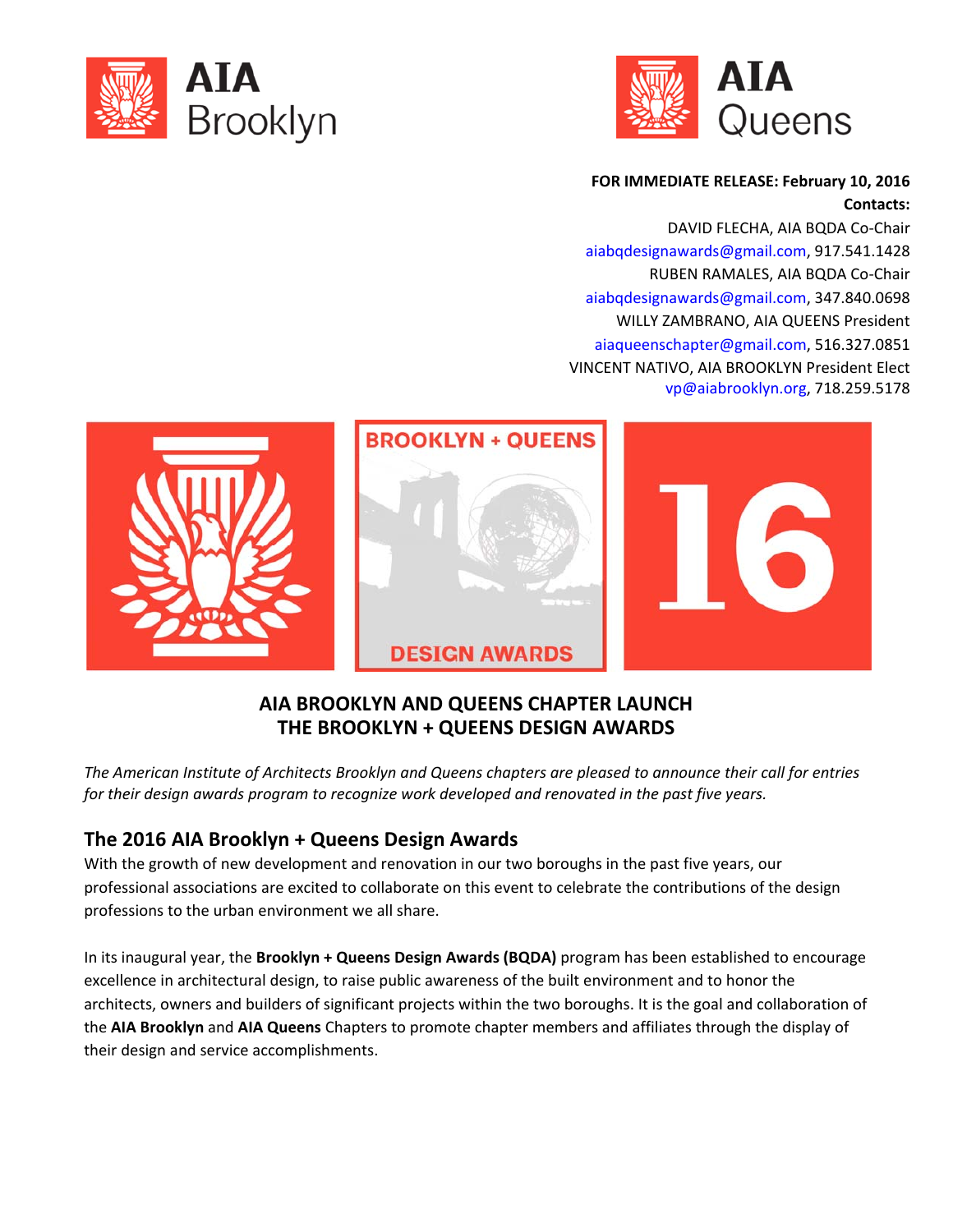



Both chapters hope to encourage design excellence in architecture, to raise public awareness of the built environment and to honor the architects, owners and builders of significant projects within the two boroughs.

### **AIA Brooklyn and Queens Chapters are excited to announce they are now accepting entries for 2016 AIA Brooklyn + Queens Design Awards!**

**Registration deadline:** March 22nd, 2016, 11:59 PM (Per Entry Registrations are \$200 for AIA Brooklyn + Queens chapter members \$300 for non AIA Brooklyn + Queens chapter members, \$100 for unbuilt category, \$25 for students) **Submission deadline:** March 30th, 2016, 11:59pm For more information and awards categories, visit **http://aiabrooklyn.org/design-awards/** To Register, visit: **https://www.123signup.com/event?id=ppfts**

Entries are encouraged from design firms or teams of architects of any age or experience level, provided they are working under a licensed architect for all major categories. Unbuilt categories and student works do not require the work to be under a licensed architect.

The Design Awards Program will recognize significant architectural and landscape projects that have been built in Brooklyn and Queens since 2011. We are inviting architects and landscape architects to submit projects in various categories (residential, commercial, institutional, etc) submit projects that will be evaluated by a jury of architects who will select the award winning projects. We also have a category for student projects as well as projects that were designed but not built.

The 2016 winners will be recognized at the BQDA Awards Reception and if attending, presented with the Award. The winners of the 2016 AIA BQDA will also be featured in a publication to be distributed digitally throughout AIA New York State as well as printed media and press.

### **The Design Awards Jury**

The Brooklyn + Queens Design Awards will have a jury process with peers of the AIA community leaders outside of the Brooklyn and Queens chapters which will review submissions and will select projects that deserve a Design Excellence, Merit, and Student award. The winners will be announced in May 2016.